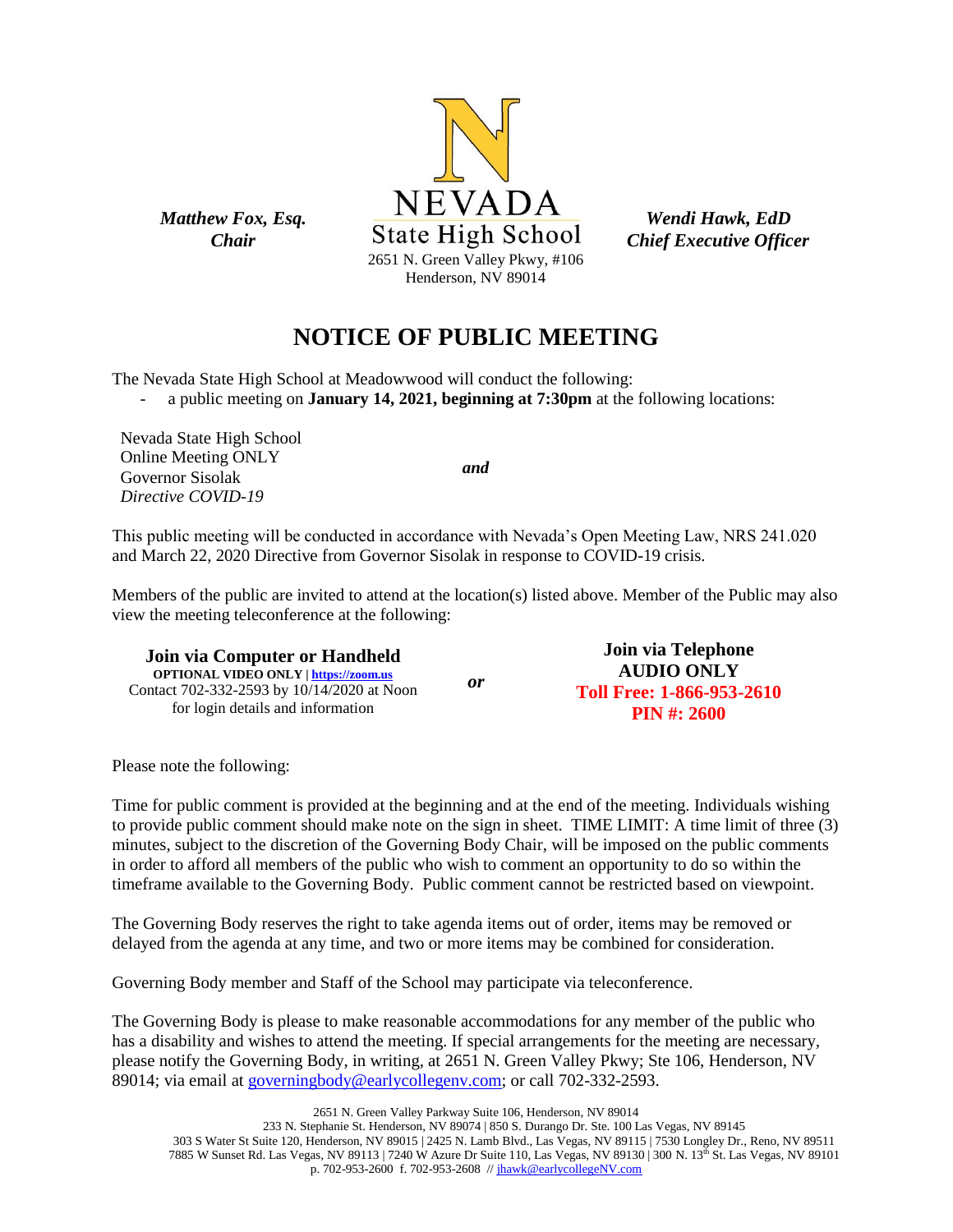#### **NEVADA STATE HIGH SCHOOL AT MEADOWWOOD GOVERNING BODY**

**Public Meeting Date – Thursday, January 14, 2021 Pubic Notice and Agenda – Page 2**

### **AGENDA**

- 1. Call to Order, Roll Call, and Pledge of Allegiance.
- 2. Public Comment #1.

*Public comment will be taken during this agenda item regarding any item appearing on the agenda. No action may be taken on a matter discussed under this item until the matter is included on an agenda as an item on which action may be taken. See NRS 241.020. A time limit of three (3) minutes, subject to the discretion of the Chair, will be imposed on public comments. The Governing Body Chair may allow additional public comment at his/her discretion. Public Comment #2 will provide an opportunity for public comment on any matter not on the agenda.*

- 3. Approve the reappointment of one community member to the board for a final two-year term and recognize the service of exiting board member Mr. Luis Maceira for his final meeting. The conversation may revolve around next steps to recruit a replacement for Mr. Maceira's open position. (ref. PLCY\_03.001) (Matthew Fox, Chair)
	- a. Kelly Moxley (reappointment); and
	- b. Luis Maceira (final meeting)
- 4. EXECUTIVE UPDATE: An update from members of the executive leadership team on the progress and performance of the school. This will be a verbal update from each of the members. The team will give a more comprehensive report during April 2021.
	- a. Introductions of new leadership Sara Coombes and Ellen Ma (John Hawk, COO)
	- b. Update on new location in approved zip codes (John Hawk, COO)
	- c. Update on succession plan (Wendi Hawk, CEO)
	- d. Employee vacancy/coverage report (Ellen Ma, FOD & Rollin Heassler, HRM)
	- e. School recruitment/enrollment numbers at each location (Cristal James, MED)
	- f. Student progress on scorecards FY2021 (Andrea McDonald, AAD)
- 5. CONSENT AGENDA: Information concerning the following consent agenda items has been forwarded to Governing Body members for study prior to the meeting. Unless a Governing Body Member has a question concerning a particular item and asks that it be withdrawn from the consent list, items are approved at one time.; (Matthew Fox, Chair) *(For Possible Action)*
	- a. Approval of the meeting minutes from 10/15/2020
	- b. Approval of staff contracts that align with amended budget
	- c. Approval to update NSHS lottery policy REG\_05.001
	- d. Approval and ratification of purchase orders PLCY\_03.003 Article I Sec. 1.03
	- e. Approval that the board has received SPCSA Organizational Framework
	- f. Approval that the board has received SPCSA Academic Framework
	- g. Approval that the board has received SPCSA Financial Framework
	- h. Approval that the board has received SPCSA Risk Assessment Tier Letter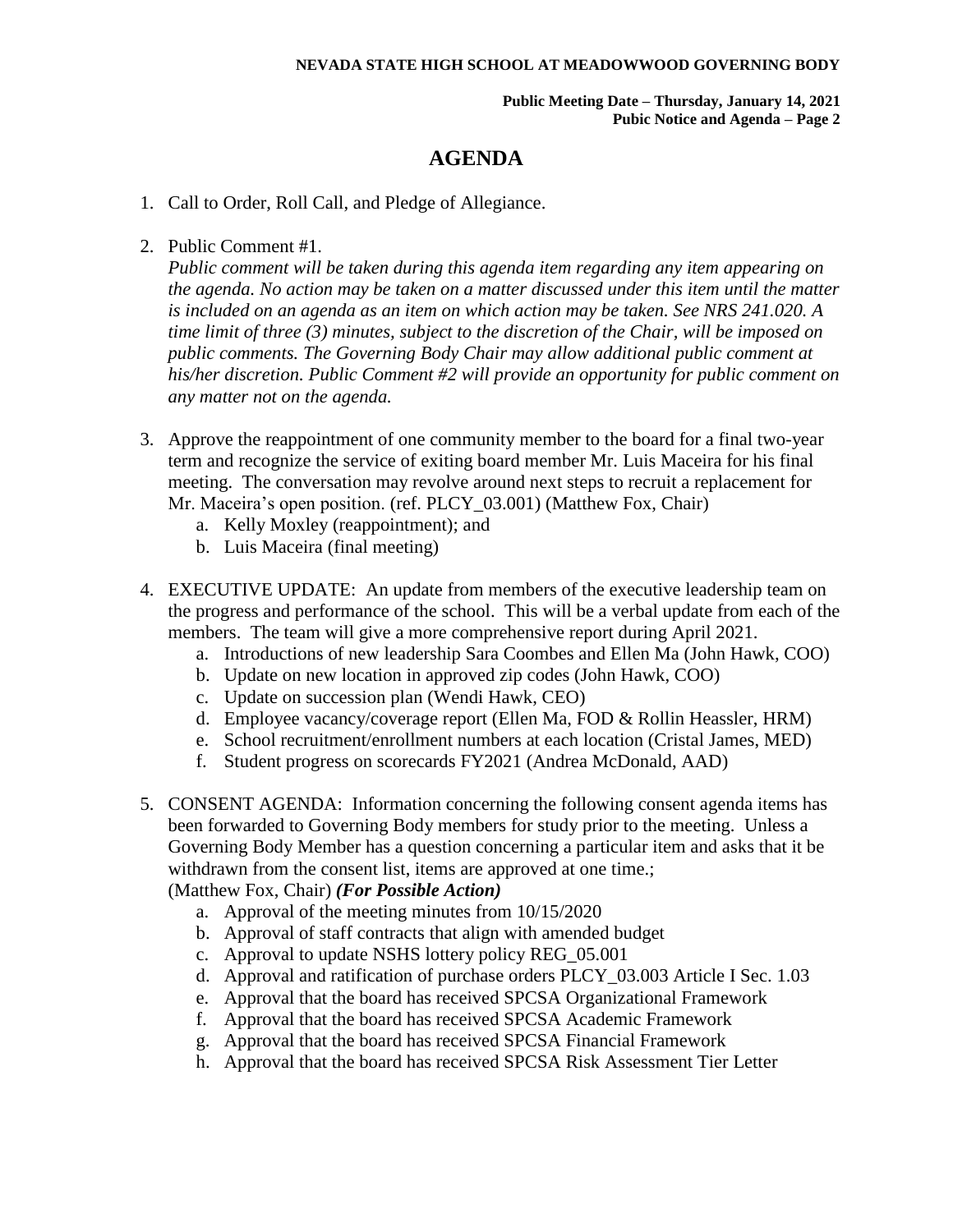#### **NEVADA STATE HIGH SCHOOL AT MEADOWWOOD GOVERNING BODY**

#### **Public Meeting Date – Thursday, January 14, 2021 Pubic Notice and Agenda – Page 3**

- 6. ANNUAL MEETING: This will cover training and possible action on certain items identified below; (Matthew Fox, Chair) *(For Possible Action)*
	- a. Review of board terms, openings, and plan for filling these positions
	- b. Review responses to statutory and regulatory responsibilities of Gov. Body
	- c. Review ethics disclosure and abstention guide
	- d. Review, Q&A, and collect Acknowledgement of Ethical Standards form
	- e. Review, Q&A, and collect Code of Ethics and Conflict of Interest Policy forms (ref. PLCY\_03.002 & PLCY\_03.004)
	- f. Review, Q&A, and collect Acknowledgement of Governance Training form (ref. PROC\_03.003) Ethics and Open Meeting Law Training Video: <https://tinyurl.com/ts42ynn> Governance Best Practices Development Video: <https://tinyurl.com/uzxjqe3>
- 7. Board Member Comments
- 8. Public Comment #2.

*Public comment on any matter will be taken during this agenda item. No action may be taken on a matter raised under this item until the matter is included on an agenda as an item on which action may be taken. See NRS 241.020. A time limit of three (3) minutes, subject to the discretion of the Chair, will be imposed on public comments. The Governing Body Chair may allow additional public comment at his/her discretion.*

9. Adjournment